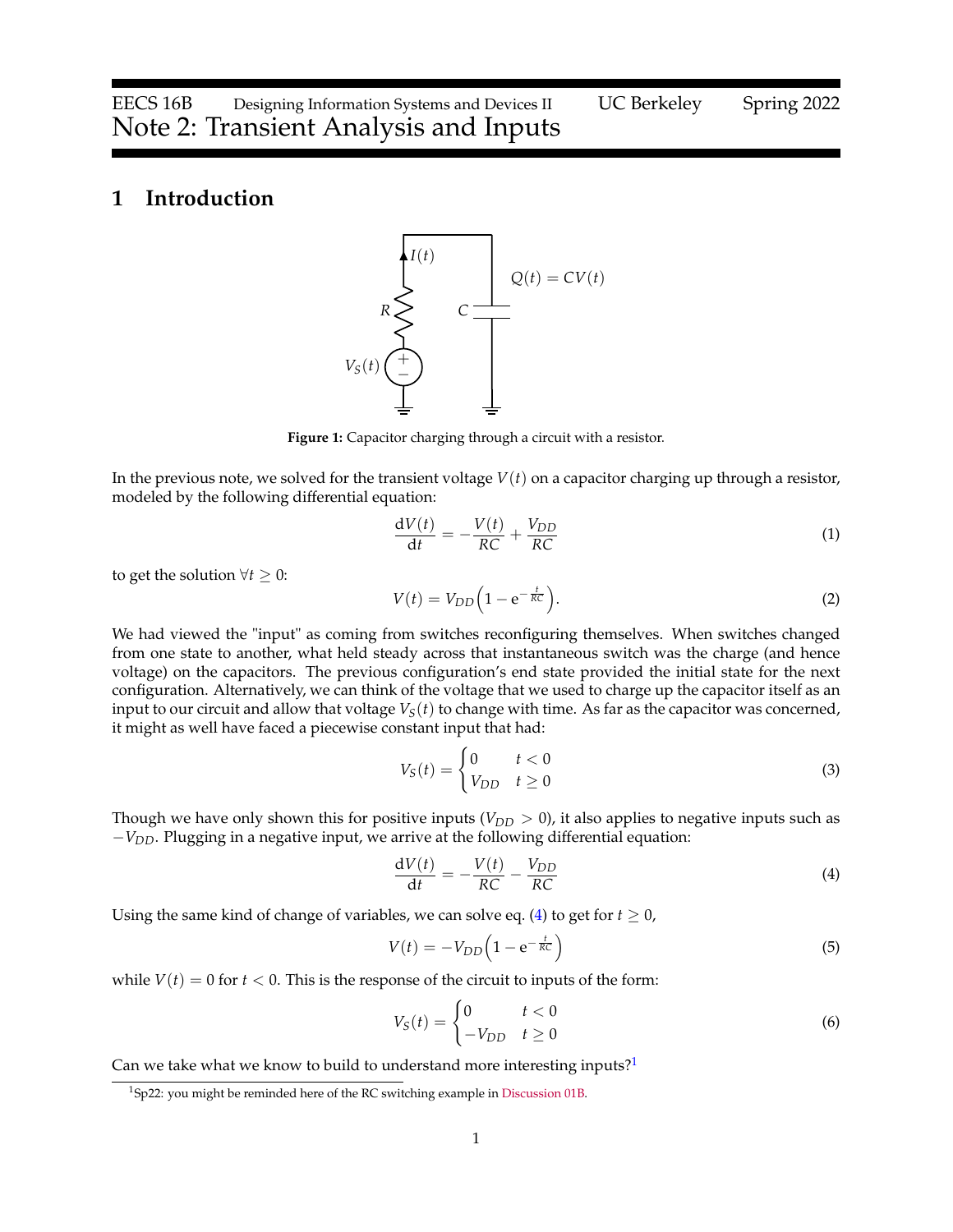# **2 Time-Varying Piecewise Constant Inputs: Two Illustrative Cases**

Having analyzed these basic cases, we want to consider how to deal with inputs that change over time in a more interesting fashion. We have a strategy that we think should work — treat piecewise constant inputs in the same way that we dealt with circuits with switches. Make the state (charge on the capacitor) be instantaneously constant across the configuration change, and solve the differential equation with that initial condition.

## **Case 1:** *V*(*t*) **On for a While, then Off**

Let us start by considering the most basic changing input that we can think of: a voltage turning on to some value  $V_{DD}$  and then turning off.



**Figure 2:** On and Off input: On for  $10\tau$ . Here  $\tau = RC$  is the time constant for the circuit.

As always, when analyzing these more complex problems, we try to phrase them in terms of problems that we already know how to solve. We can look at this case as a combination of two piecewise constant cases: A constant zero input held steady until some time *T*, which switches instantly to a steady constant 1 input until time  $T + D$  (here *D* is some constant representing how long we hold at  $V_{DD}$ ), falling back to zero again for the rest of time beyond  $T + D$ .

If  $D \gg \tau$  then the circuit has the opportunity to settle to steady-state in the "middle interval". We treat the circuit in 2 different time intervals; the first with initial condition at 0 and the second with initial condition at  $V_{DD}$  (in steady-state, this is the value that the circuit would settle to in the first interval, from *T* to *T* + *D*).

Before we continue, let us establish some notation. We use  $V_i(t_{int})$  to denote the voltage on the capacitor during the *i th* time interval that we are analyzing. Let *t* be absolute time starting at 0, and let *t*int be the time from the beginning of the *i<sup>th</sup>* interval until *t*. This time  $t_{\text{int}}$ , internal to the interval, is useful conceptually.<sup>[2](#page-1-0)</sup>

**First Interval Analysis**: Analyzing the circuit for time  $t \in [0, 10\tau]$  with initial condition  $V(0) = 0$  and constant input  $V_{DD}$  starting at time  $t = 0$ , we get the differential equation in eq. [\(2\)](#page-0-2) (where the initial condition is  $V(0) = 0$ :

$$
\frac{\mathrm{d}V(t)}{\mathrm{d}t} = -\frac{V(t)}{RC} + \frac{V_{DD}}{RC}
$$
\n(7)

Recall the solution to this type of differential equation is:

$$
V(t) = k e^{-\frac{t}{RC}} + V_{DD}
$$
 (8)

Here, *k* is some constant that we will solve for using initial conditions. Plugging in the initial condition, we get:

$$
V(0) - V_{DD} = k \tag{9}
$$

$$
k = -V_{DD} \tag{10}
$$

$$
\implies V_1(t_{\rm int}) = V(t) = V_{DD}\left(1 - e^{-\frac{t}{RC}}\right) \qquad t \in [0, 10\tau]
$$
\n(11)

<span id="page-1-0"></span> $2$ This notation might be a bit confusing initially, but reading the casework and analysis below will help clarify.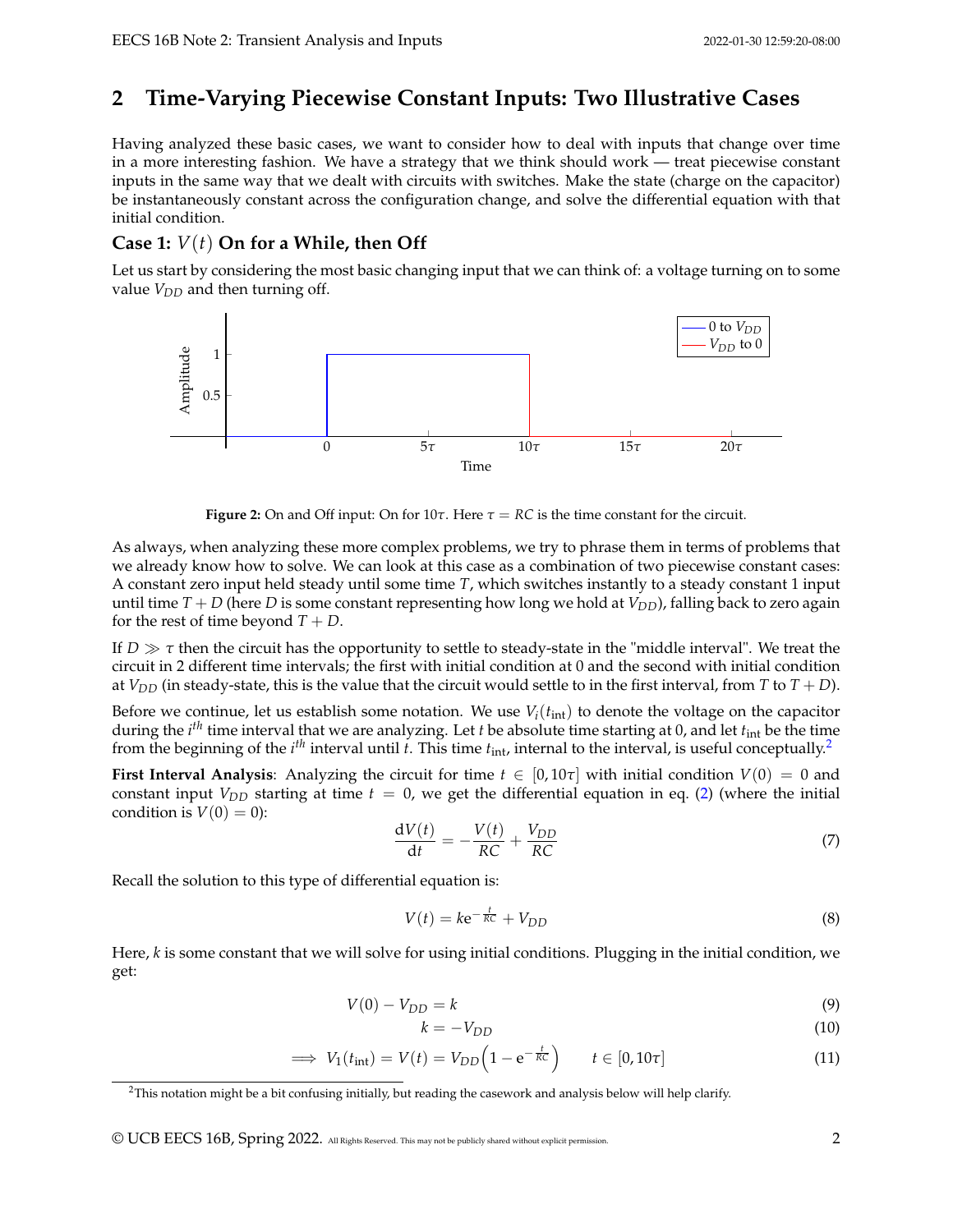The solution to this differential equation is the same as the charging capacitor case! Since the input is held at  $V_{DD}$  until time 10 $\tau$ , the circuit has time to settle to essentially steady-state. We can see this by plugging in  $t = 10\tau$ :

$$
V(10\tau) = V_1(10\tau) = V_{DD}\left(1 - e^{-\frac{10\tau}{RC}}\right)
$$
\n(12)

$$
=V_{DD}\left(1-\mathrm{e}^{-10}\right) \tag{13}
$$

$$
\approx V_{DD}(1 - 0.00004539) \tag{14}
$$

$$
\approx V_{DD} \tag{15}
$$

Thus, we have shown that by time  $t = 10\tau$ , the capacitor has approximately reached the steady-state voltage  $V_{DD}$ . We can now think about what happens for the next chunk of time ( $t \in [10\tau, 20\tau]$ ).

**Second Interval Analysis**: We now have a new initial condition:  $V(10\tau) = V_1(10\tau) = V_2(0) \approx V_{DD}$ .

Using this initial condition information, the definition  $t_{\text{int}} = t - 10\tau$ , and the steps above, we can solve for  $V_2(t_{\rm int})$ :

$$
\frac{\mathrm{d}V(t)}{\mathrm{d}t} = -\frac{V(t)}{RC} + 0\tag{16}
$$

Recall the solution to this type of differential equation is  $V(t) = k e^{-\frac{t}{RC}}$ . Plugging in the initial condition, we get  $V_2(t_{\rm int})=V_{DD}\bigl( {\rm e}^{-\frac{t_{\rm int}}{RC}}\bigr)$ . And so  $V(t)=V_{DD}\bigl( {\rm e}^{-\frac{t-10\tau}{RC}}\bigr)$  for  $t\in [10\tau,20\tau].$  Here, we also see that  $10\tau$ after the input switch, the voltage  $V(t)$  again reaches steady-state:

$$
V(20\tau) = V_2(10\tau) = V_{DD}\left(e^{-\frac{20\tau - 10\tau}{RC}}\right)
$$
\n(17)

$$
=V_{DD}\left(e^{-10}\right) \tag{18}
$$

$$
\approx V_{DD}(0.00004539) \tag{19}
$$

$$
\approx 0.\tag{20}
$$

<span id="page-2-0"></span>

**Figure 3:**  $V(t)$  for On and Off input: On for  $10\tau$  and then off

We can summarize the results we have just derived in fig. [3.](#page-2-0) This is one kind of behavior  $-$  when the transients are isolated from each other (because the time period is long and allows the circuit's response to the previous piecewise input to reach steady-state). However there is also the case when the duration *D*  $\lt$  *τ* (or *D* is not too much greater than *τ*). In such a case our circuit does not have the opportunity to settle into steady-state before the input changes. In such a case, we would need to calculate the exact voltage at the time our input changes to a 0 so that we could use an accurate initial condition for the second interval.

## **Case 2:** *V*(*t*) **On for not so long, then Off**

Consider the case illustrated in fig. [4](#page-3-0) where the input is only  $V_{DD}$  for a duration of one  $\tau = RC$  time constant.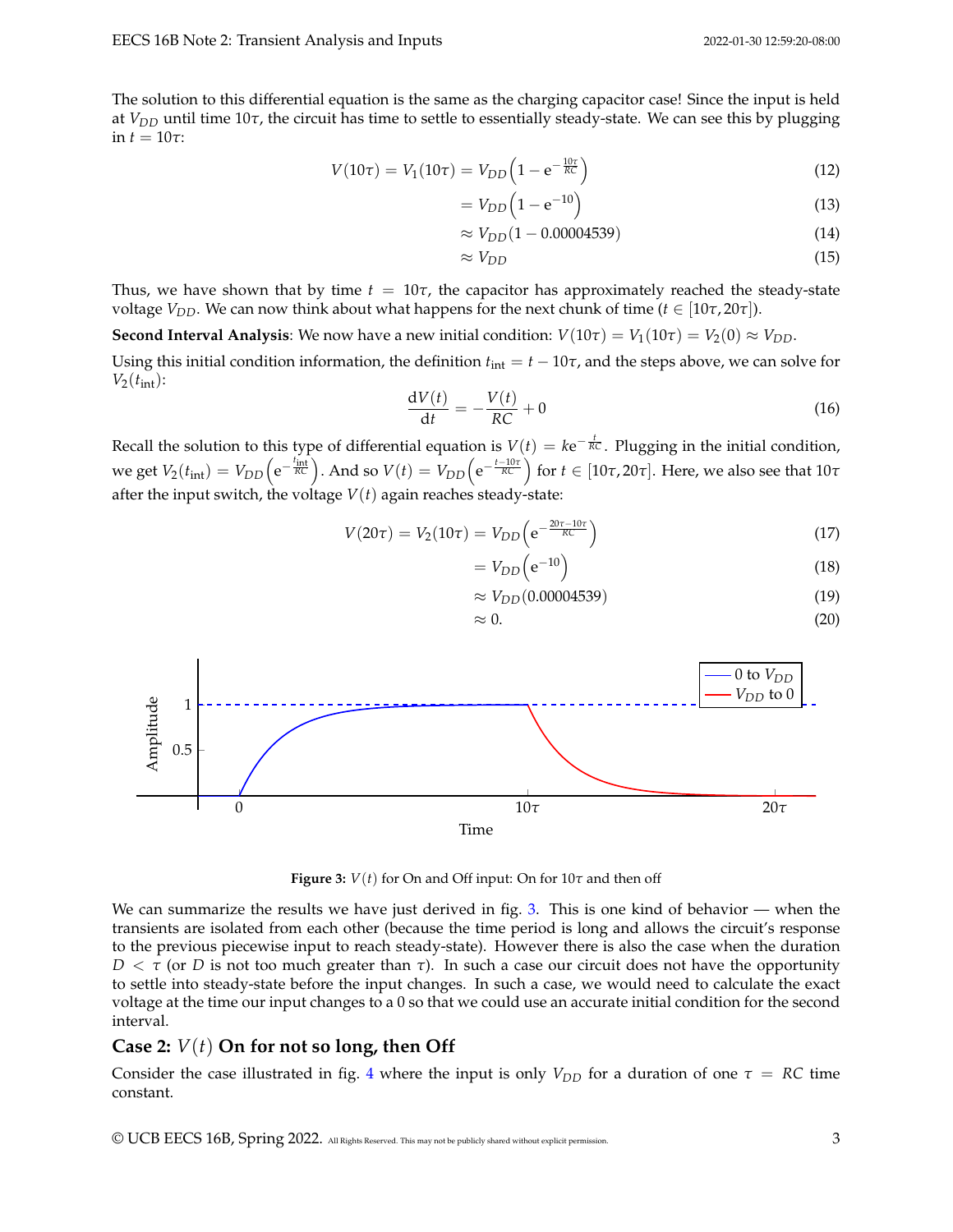<span id="page-3-0"></span>

**Figure 4:** On and Off input: On for 1*τ*

Since the conditions for time  $t \in [0, 1\tau]$  are the same as the case before we end up with the same equation for  $V_1(t)$ :

$$
V_1(t_{\rm int}) = V(t) = V_{DD}\left(1 - e^{-\frac{t}{RC}}\right) \qquad t \in [0, 1\tau]
$$
 (21)

However, since the input *V<sub>DD</sub>* is now only held for 1*τ*, the circuit does not get a chance to reach steady-state before transitioning to the next stage when the input shifts from *VDD* to 0.

$$
V(1\tau) = V_{DD}\left(1 - e^{-1}\right) \tag{22}
$$

$$
\approx V_{DD}(1 - 0.36787) \tag{23}
$$

$$
\not\approx V_{DD}.\tag{24}
$$

So, we can no longer use *VDD* as our initial condition. Instead, we have to now explicitly calculate our initial condition by solving for for  $V_1(t_{int})$  in the first time interval. As defined above, let the function for the voltage in the second interval be  $V_2(t)$  such that  $V_2(t_{int}) = V(t)$  for  $t \in [1\tau, 10\tau]$ , where  $t_{int} = t - 1\tau$ . Having solved for  $V_1(1\tau)$  we now have a new initial condition:  $V(1\tau) = V_2(0) = V_{DD}(0.63212)$ .

Solving the differential equation for the second interval and plugging in our initial condition, we get:

$$
V_2(t_{\rm int}) = V_{DD} \cdot 0.63212 \left( e^{-\frac{t_{\rm int}}{RC}} \right)
$$
 (25)

in terms of time internal to that interval. In terms of absolute time:

$$
V(t) = V_{DD} \cdot 0.63212 \left( e^{-\frac{t-1\tau}{RC}} \right) \qquad t \in [1\tau, 10\tau]
$$

This is illustrated in fig. [5.](#page-3-1)

<span id="page-3-1"></span>

**Figure 5:** *V*(*t*) for On and Off input: On for 1*τ*, Off afterwards.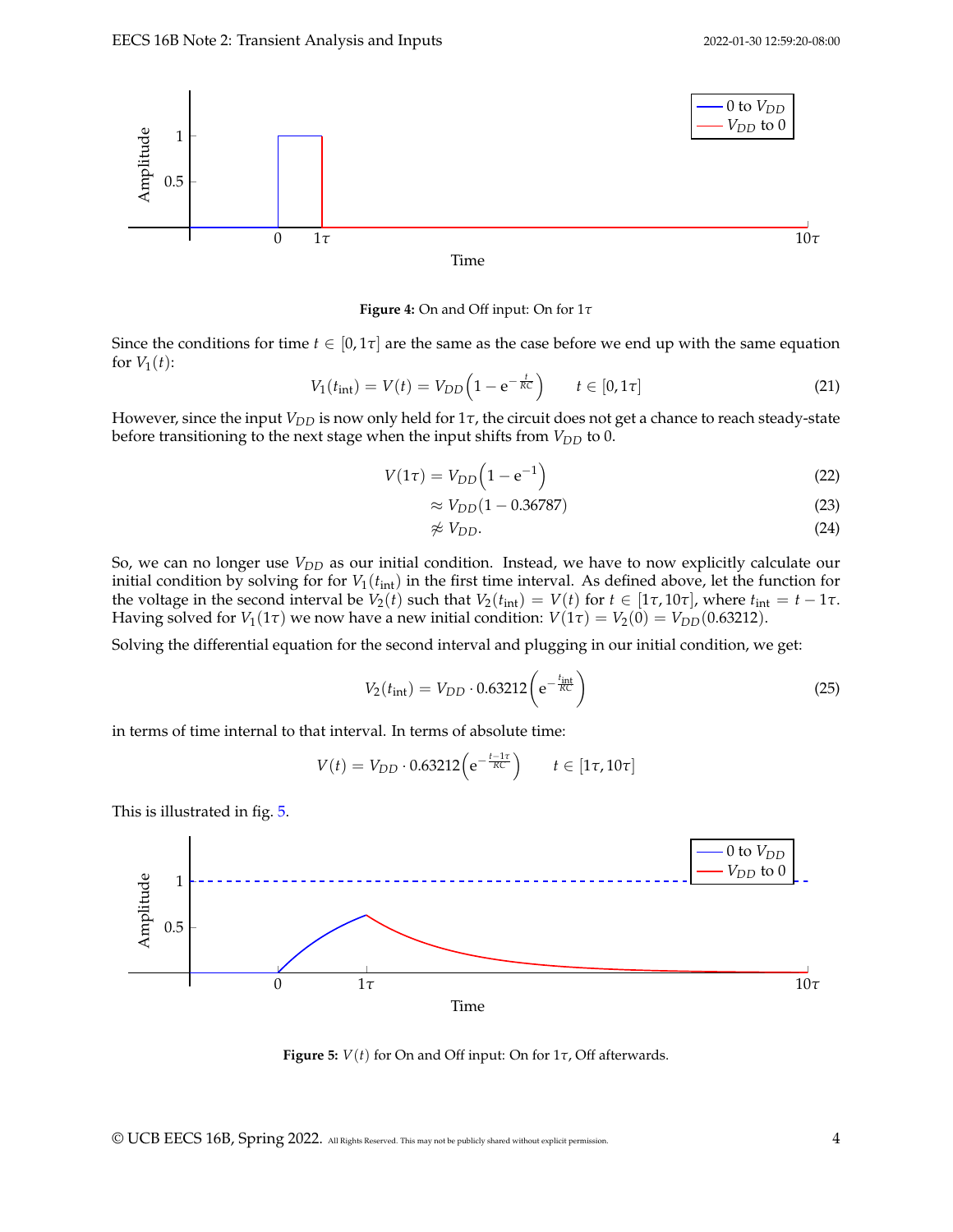### **2.1 More Examples and Cases**

At this point, we can use what we know to analyze and understand many different examples.



<span id="page-4-0"></span>

**Figure 6:** Case 1 Input: Input where both states reach steady state

The first case to consider is when our repeated time varying input is held at *V<sub>DD</sub>* and then held at 0 long enough to reach steady state in both directions. This is illustrated in fig. [6.](#page-4-0) The output voltage is illustrated in fig. [7.](#page-4-1)

<span id="page-4-1"></span>

**Figure 7:** Case 1 Output: Transient voltage for repeated switching when both directions reach steady state.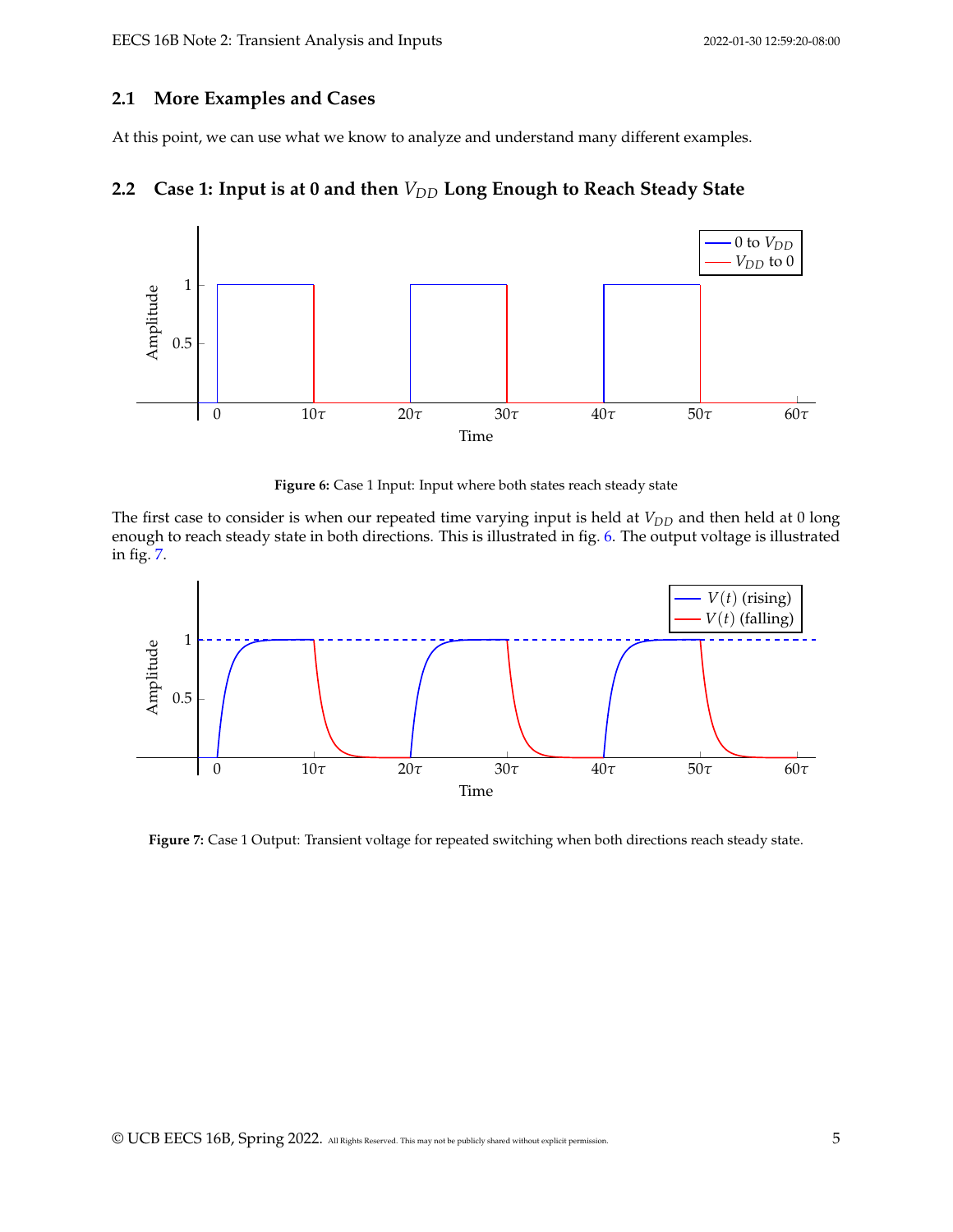## **2.3** Case 2: Input is at 0 Long Enough to Settle, and Does Not Settle at  $V_{DD}$

<span id="page-5-0"></span>

**Figure 8:** Case 2 Input: Input where the state settles only at 0.

The second case to consider is when our repeated time varying input is at 0 long enough to reach steady state but not at *V<sub>DD</sub>* long enough to do so (or vice versa). This input is illustrated in fig. [8.](#page-5-0) The corresponding output voltage is illustrated in fig. [9.](#page-5-1)

<span id="page-5-1"></span>

**Figure 9:** Case 2 Output: Output where only one state of the input settles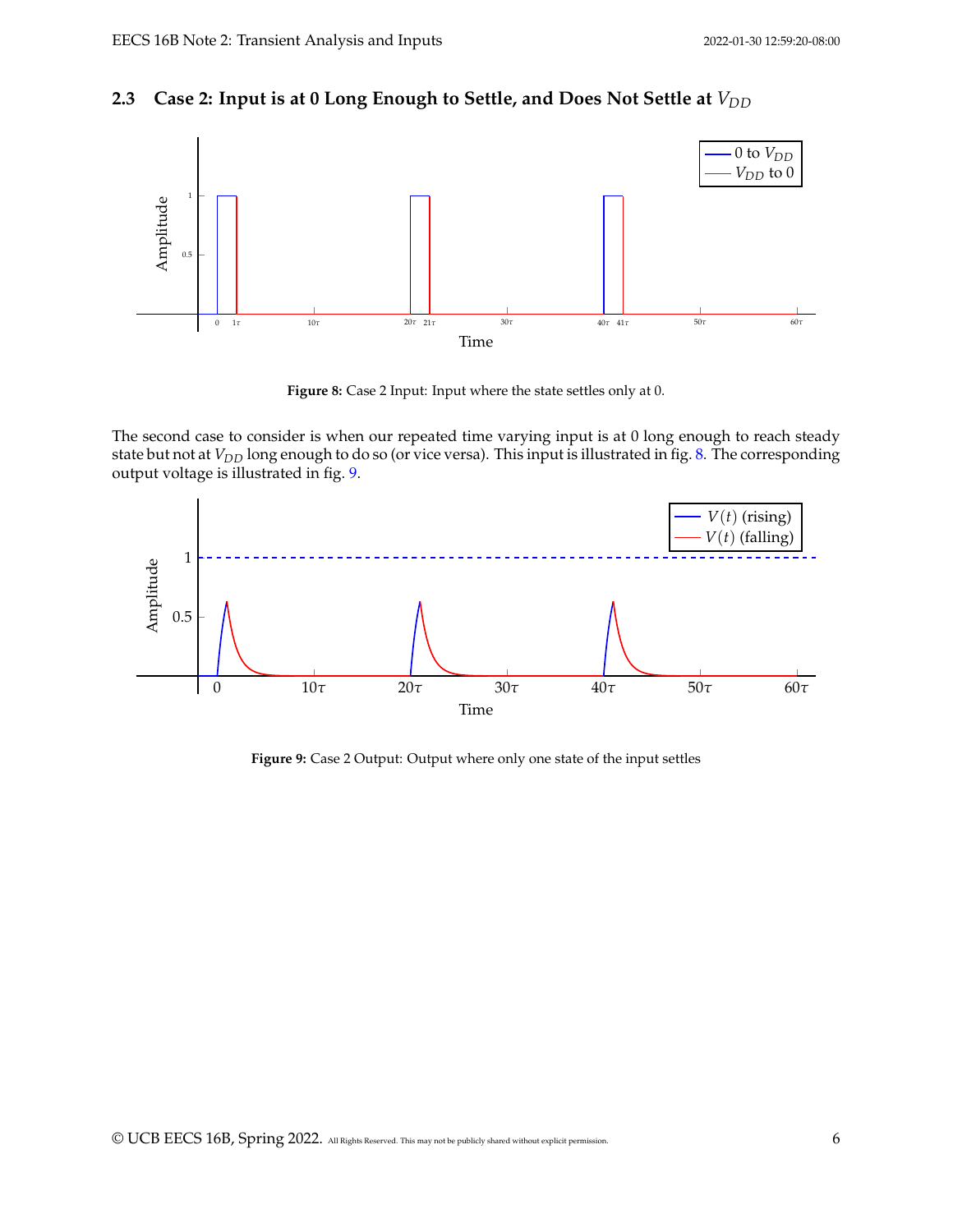# 2.4 Case 3: The Input is Not Held Long Enough at 0 or  $V_{DD}$  Long Enough to Settle.

<span id="page-6-0"></span>

**Figure 10:** Case 3 Input: Input where both states of the input do not settle

The third case to consider is when our repeated time varying input is not at 0 or *V<sub>DD</sub>* long enough to reach steady state for either extreme. This is illustrated in fig. [10.](#page-6-0) The output voltage is illustrated in fig. [11.](#page-6-1)

For this kind of case, we had no choice but to go interval by interval:

- 1. Solve the differential equation to get a function for voltage changing with time.
- 2. Solve for the initial condition using the previous interval's solution.
- 3. Plug in the initial condition to the solution of the differential equation for the current interval.

Notice that in this case, the magnitude of the voltage on the capacitor seems to have a very slight upward trajectory (the top end of the rising edge seems to go higher and higher each time).

Can we figure out what this sawtooth shape will eventually start looking like? It will stay a sawtooth, and we know that each tooth will be 3*τ* long. But where will the top and bottom of the teeth be? This is an interesting exercise to think about.

<span id="page-6-1"></span>

**Figure 11:** Case 3 Output: Transient voltage for repeated switch when both states of the input do not settle: Notice how the peak voltage goes gently up over time.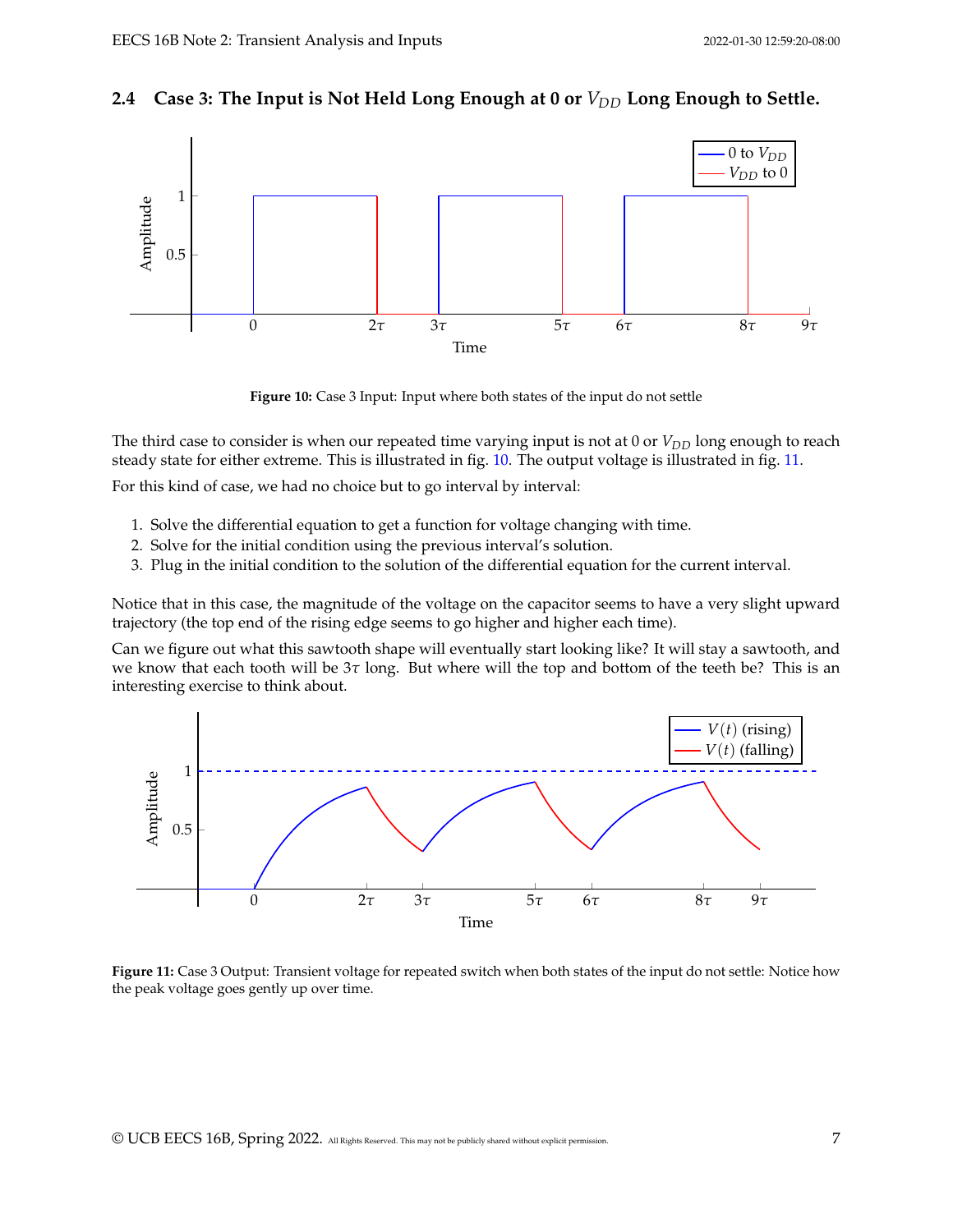# **3 Building To General Inputs (Functions of Time), Not Necessarily Piecewise Constant**

## **3.1 Guessing/Deriving a Solution for General Input Functions**

Now that we know how to deal with repeated transients, we want to move towards analyzing any function of *t*. That is, we would like to be able to deal with a differential equation of the form:

$$
\frac{dV(t)}{dt} = \lambda V(t) - \lambda u(t)
$$
\n(26)

where  $u(t)$  is any function of time. However, up until now, we have only dealt with piecewise constant inputs and repeated cases of these piecewise constants.

To analyze more complicated functions, we can start by approximating them as being piecewise constant over fixed interval widths  $\Delta$  — which we know how to solve from what we have seen so far. That is, we can analyze these just like repeated transients by finding new initial conditions and using those at every transition point.



**Figure 12:** Our style of approximating a general function by something that is piecewise constant. This is akin to a Riemann sum.

Given some initial condition, let our approximated problem take the form of a differential equation with a piecewise constant input. Namely, for the *i*-th interval for  $t \in (i\Delta, (i + 1)\Delta]$ :

$$
\frac{\mathrm{d}V(t)}{\mathrm{d}t} = \lambda V(t) - \lambda u(i\Delta) \tag{27}
$$

where *u*(*i* $\Delta$ ) is a constant value (the value of the input function *u*(*t*) at time *t* = *i* $\Delta$ ).

This parallels  $\frac{dV(t)}{dt} = -\frac{V(t)}{RC} + \frac{V_{DD}}{RC}$  where  $\lambda = -\frac{1}{RC}$ , and where our input function is just the constant  $V_{DD}$ or 0 as we saw in the previous section.

Using what we know, we can solve the differential equation for this interval to get:

$$
V(t_{\rm int}) = k e^{\lambda t_{\rm int}} + u(i\Delta). \tag{28}
$$

where  $t_{\text{int}} = t - i\Delta$  is the time internal to this interval, and the initial condition for this interval  $v_i =$  $k + u(i\Delta)$ . Consequently:

$$
V(t_{\rm int}) = (v_i - u(i\Delta))e^{\lambda t_{\rm int}} + u(i\Delta).
$$
 (29)

We can use the above formulation to solve for the transients over distinct intervals of width ∆. We can use this transient behavior to solve for the value of *V*(*t*) at the end of the ∆ long interval to get the initial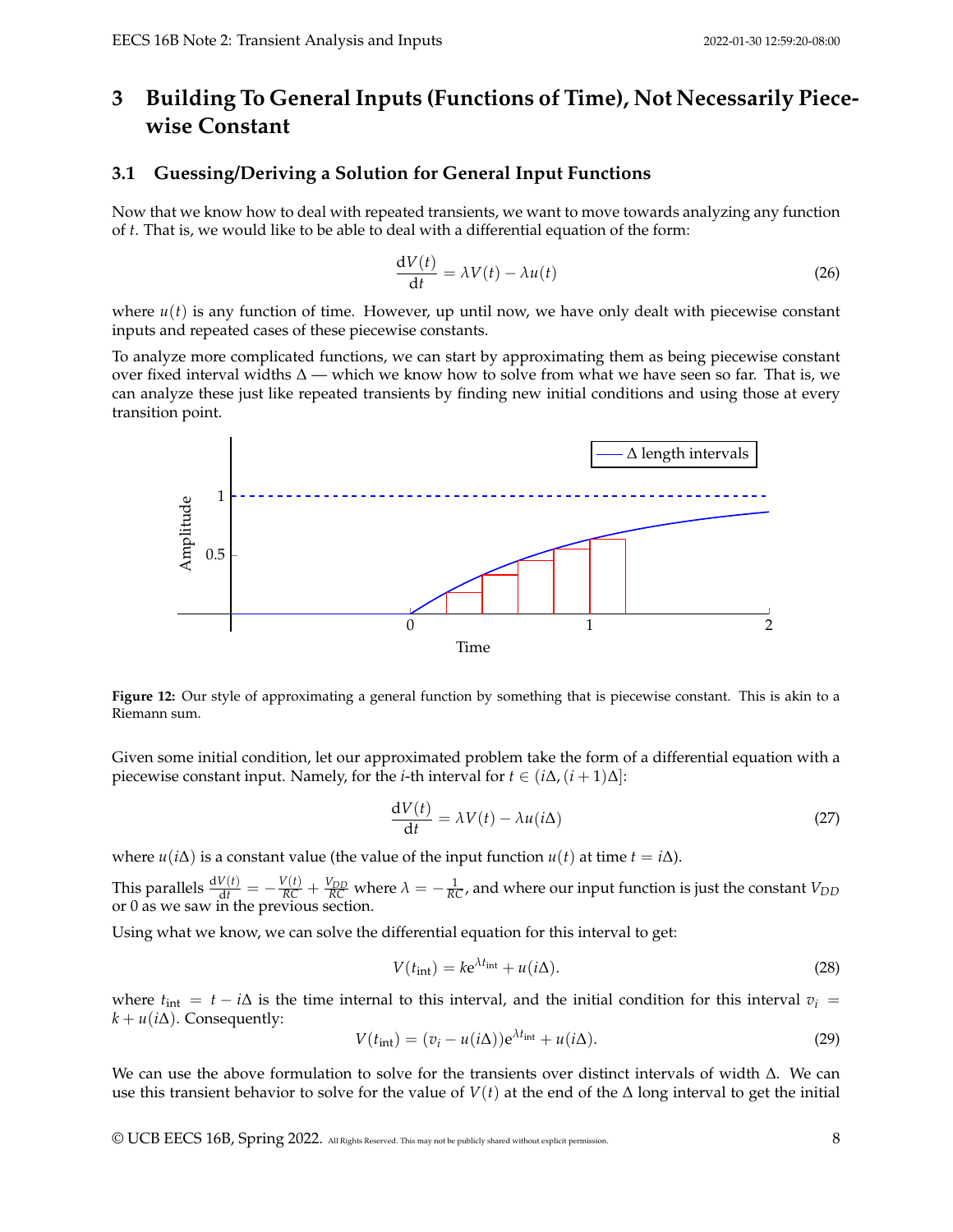condition for the next interval, and continue the process for the rest of the input function. Using this process, we can start to approximate the solutions to differential equations of the form:

$$
\frac{dV(t)}{dt} = \lambda V(t) - \lambda u(t)
$$
\n(30)

where  $u(t)$  is some arbitrary input function. To proceed with this method, let us define some terms.

Let  $V_i(t)$  be the solution of the differential equation for the *i*-th time interval. Let *t* be the absolute time starting time at 0 and let  $t_{\text{int}} = t - i\Delta$  be the relative time that starts at 0 at the beginning of each interval (the *i* defining the *i*-th interval is implicit whenever we are using  $t_{\text{int}}$ ). Let  $v_i$  be the initial condition for the *i*-th time interval and *u*(*i* $\Delta$ ) (which is just a sample of our input function *u*(*t*) at time *t* = *i* $\Delta$ ) be the constant input for the *i*-th time interval.

Consequently,  $v_i = V_{i-1}(t_{\text{int}} = \Delta)$ , and:

$$
V(t) = \begin{cases} V_0(t_{\text{int}} = t) & t \in [0, \Delta] \\ V_1(t_{\text{int}} = t - \Delta) & t \in [\Delta, 2\Delta] \\ V_2(t_{\text{int}} = t - 2\Delta) & t \in [2\Delta, 3\Delta] \end{cases}
$$
(31)

By the equations above, we have:

$$
V_0(t_{\text{int}}) = (v_0 - u(0))e^{\lambda t_{\text{int}}} + u(0)
$$
  
\n
$$
V_1(t_{\text{int}}) = (v_1 - u(\Delta))e^{\lambda t_{\text{int}}} + u(\Delta)
$$
  
\n
$$
V_2(t_{\text{int}}) = (v_2 - u(2\Delta))e^{\lambda t_{\text{int}}} + u(2\Delta)
$$

Since each interval is  $\Delta$  long, the initial condition for  $v_{i+1} = V_i(t_{\text{int}} = \Delta)$ . As we try to evaluate  $V(t)$  at a certain point, we have to repeat the process of finding the transient behavior, then using it to find the initial condition, and finally plugging in that initial condition to find the next transient behavior, over and over until we reach the time interval of interest. We can grind this out in a relatively mindless fashion: $3$ 

$$
v_1 = (v_0 - u(0))e^{\lambda \Delta} + u(0)
$$
  
\n
$$
V_1(t_{int}) = \left( \left( (v_0 - u(0))e^{\lambda \Delta} + u(0) \right) - u(\Delta) \right) e^{\lambda t_{int}} + u(\Delta)
$$
  
\n
$$
v_2 = V_1(\Delta) = \left( \left( (v_0 - u(0))e^{\lambda \Delta} + u(0) \right) - u(\Delta) \right) e^{\lambda \Delta} + u(\Delta)
$$
  
\n
$$
V_2(t_{int}) = \left( \left( \left( (v_0 - u(0))e^{\lambda \Delta} + u(0) \right) - u(\Delta) \right) e^{\lambda \Delta} + u(\Delta) \right) - u(2\Delta) \right) e^{\lambda t_{int}} + u(2\Delta)
$$

We could keep going until *V*3(*t*int), *V*4(*t*int), etc. but if we stop here having established a pattern, we arrive at an expression which we can simplify as follows:

$$
V_2(t_{\rm int}) = v_0 e^{\lambda(2\Delta + t_{\rm int})} + u(0) \Big( e^{\lambda(\Delta + t_{\rm int})} - e^{\lambda(2\Delta + t_{\rm int})} \Big) + u(1\Delta) \Big( e^{\lambda t_{\rm int}} - e^{\lambda(\Delta + t_{\rm int})} \Big) + u(2\Delta) \Big( 1 - e^{\lambda t_{\rm int}} \Big)
$$

But as we can see, chaining through the transient effects of all these constant inputs to get to some time *t* can be quite annoying. Fortunately, there's a pattern to this that we can spot the pattern in the equations. Substituting  $t_{\text{int}} = t - 2\Delta$  into the equation for the 2nd interval we get:

$$
V(t) = v_0 e^{\lambda t} + u(0) \Big( e^{\lambda(t-\Delta)} - e^{\lambda t} \Big) + u(1\Delta) \Big( e^{\lambda(t-2\Delta)} - e^{\lambda(t-\Delta)} \Big) + u(2\Delta) \Big( 1 - e^{\lambda(t-2\Delta)} \Big)
$$

<span id="page-8-0"></span> $3$ Note the way the inputs end up "coupling together" recursively, such that at some later time, the inputs applied until that time all contribute to the voltage in a predictable way.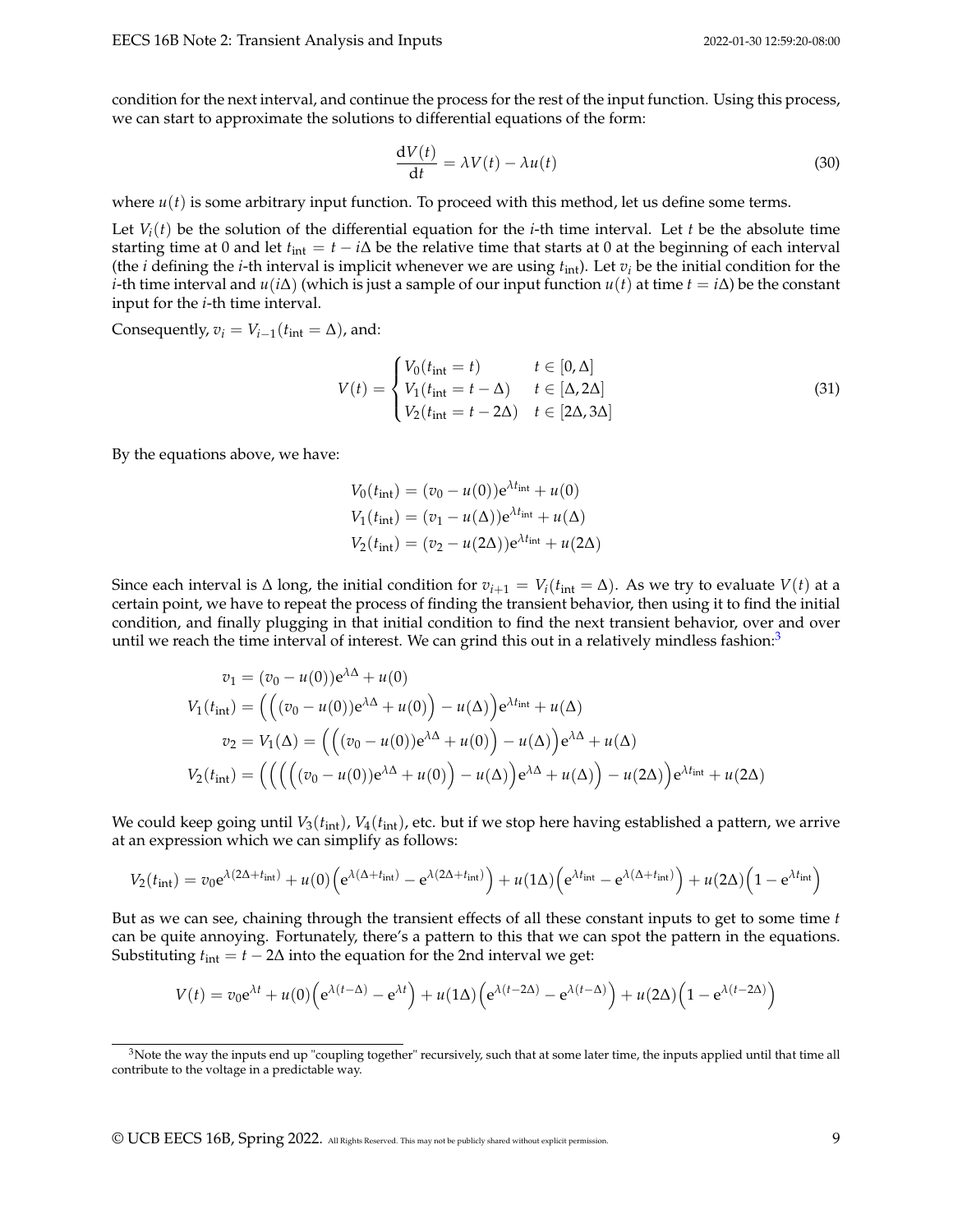If we focus on the end of this interval *t* = 3∆, we can represent 1 = e *λ*(*t*−3∆) . With this substitution we can rewrite the above sum as:

$$
V(t = 3\Delta) = v_0 e^{\lambda t} + u(0) \left( e^{\lambda(t - \Delta)} - e^{\lambda t} \right) + u(1\Delta) \left( e^{\lambda(t - 2\Delta)} - e^{\lambda(t - \Delta)} \right) + u(2\Delta) \left( e^{\lambda(t - 3\Delta)} - e^{\lambda(t - 2\Delta)} \right)
$$

and capture the regularity using summation notation:

$$
V(t = 3\Delta) = v_0 e^{\lambda t} + \sum_{i=0}^{2} u(i\Delta) \left( e^{\lambda(t - (i+1)\Delta)} - e^{\lambda(t - i\Delta)} \right)
$$
(32)

Looking at the pattern for this sum of 3, we can extrapolate/guess this to be a sum of any  $t = n\Delta$ .

$$
V(t = n\Delta) = v_0 e^{\lambda(t)} + \sum_{i=0}^{n-1} u(i\Delta) \left( e^{\lambda(t - (i+1)\Delta)} - e^{\lambda(t - i\Delta)} \right)
$$
  
=  $v_0 e^{\lambda(t)} + \sum_{i=0}^{n-1} u(i\Delta) e^{\lambda(t - i\Delta)} \left( e^{-\lambda\Delta} - 1 \right).$ 

When solving for  $V(t = n\Delta)$  this way, we get an estimate of the voltage on the capacitor when the true input is not piecewise constant to begin with. But we can make this estimate better by making our ∆ decrease and get infinitesimally small. Then, for any fixed actual time *t*, the corresponding *n* would go to  $\infty$  as  $\Delta \to 0$ . Precisely, we can choose  $\Delta = \frac{t}{n}$  and then take a limit:

$$
\lim_{n \to \infty} V(t) = v_0 e^{\lambda t} + \lim_{n \to \infty} \sum_{i=0}^{n-1} u(i\Delta) e^{\lambda(t-i\Delta)} \left( e^{-\lambda \Delta} - 1 \right)
$$
 (33)

This sum looks almost like a Reimann sum, except that it has  $(e^{-\lambda \Delta} - 1)$  instead of something proportional to the small  $\Delta = \frac{t}{n}$ . To simplify this, let us recall the Taylor series approximation for e<sup>x</sup>.

$$
e^{x} = 1 + x + \frac{x^{2}}{2!} + \frac{x^{3}}{3!} + \cdots
$$
 (34)

Noticing that *λ*∆ is small, keeping the first two terms of the exponential's Taylor expansion, and plugging this into the above equation we get:

$$
\lim_{n \to \infty} V(t) \approx v_0 e^{\lambda t} + \lim_{n \to \infty} \sum_{i=0}^n u(i\Delta) e^{\lambda(t - i\Delta)} (1 - \lambda \Delta - 1)
$$

$$
= v_0 e^{\lambda t} + \lim_{n \to \infty} \sum_{i=0}^n u(i\Delta) e^{\lambda(t - i\Delta)} (-\lambda \Delta)
$$

$$
= v_0 e^{\lambda t} + \lim_{\Delta \to 0} (-\lambda) \sum_{i=0}^{\frac{t}{\Delta}} u(i\Delta) e^{\lambda(t - i\Delta)} \Delta
$$

The summation term here reminds us of a Riemann sum from calculus, and we convert it into an integral:

$$
\lim_{\Delta \to 0} \sum_{i=0}^{\frac{t}{\Delta}} u(i\Delta) e^{\lambda(t-i\Delta)} \Delta = \int_0^t u(\theta) e^{\lambda(t-\theta)} d\theta \tag{35}
$$

This gives us the limiting solution:

$$
V(t) = v_0 e^{\lambda t} - \lambda \int_0^t u(\theta) e^{\lambda(t-\theta)} d\theta
$$
\n(36)

We made some approximations along the way, but intuitively, all of those approximations get more and more accurate as  $\Delta \to 0$ . So now have a generalized way for solving differential equations with any input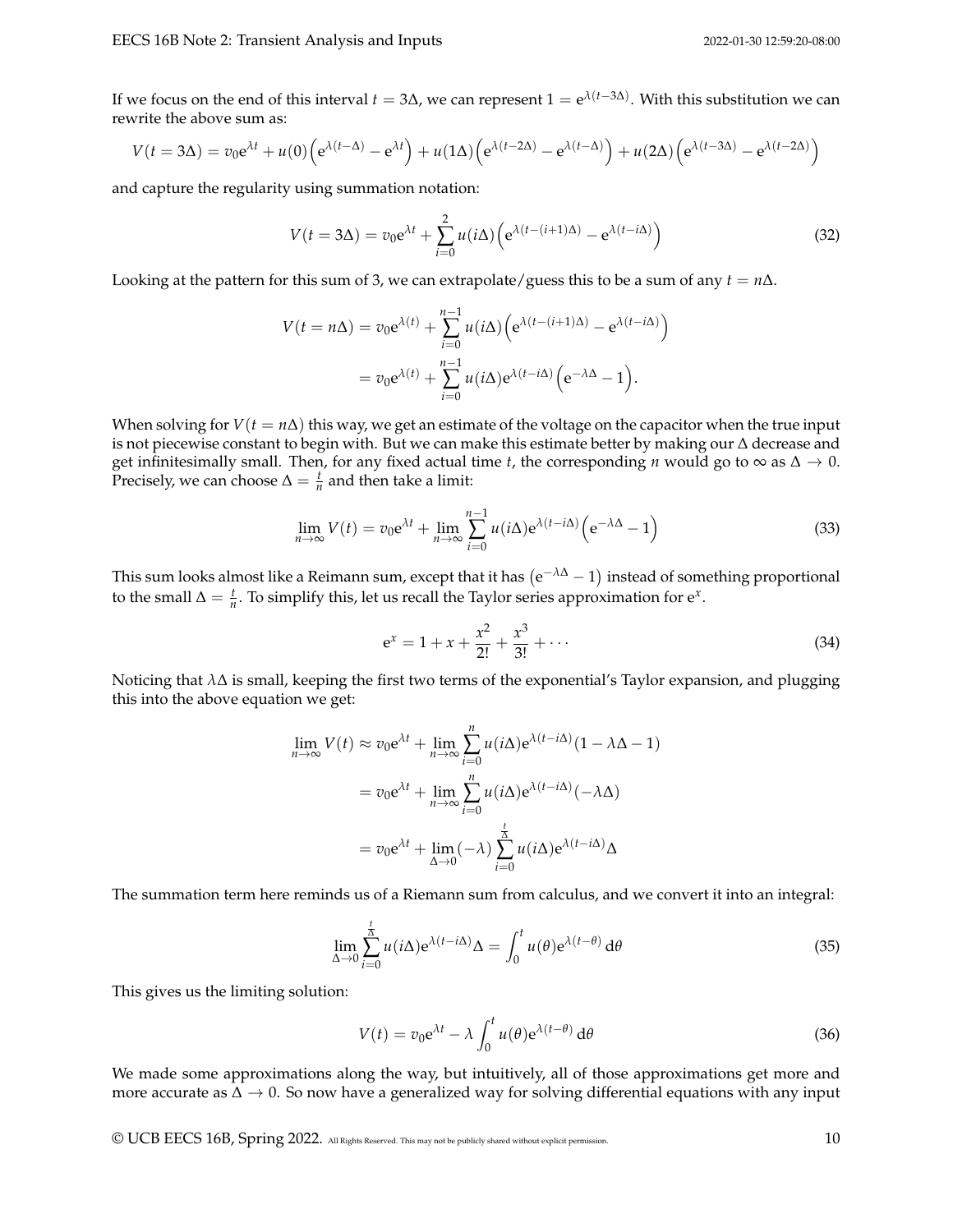that is a function of *t*! Note that in all our calculations, we did not make any assumptions about *λ*, or even the input being real. Thus our derivation is equally applicable to complex *λ* and complex inputs.

Also notice that we started off trying to solve the differential equation:

$$
\frac{dV(t)}{dt} = \lambda V(t) - \lambda u(i\Delta)
$$
\n(37)

This was simply to match the differential equation when solving for the voltage on the capacitor. We can use the same methods as above to derive a solution to the differential equation:

$$
\frac{\mathrm{d}x}{\mathrm{d}t} = \lambda x(t) + u(t) \tag{38}
$$

and get

$$
x(t) = x_0 e^{\lambda t} + \int_0^t e^{\lambda(t-\theta)} u(\theta) d\theta
$$
 (39)

$$
= x_0 e^{\lambda t} + e^{\lambda t} \int_0^t e^{-\lambda \theta} u(\theta) d\theta
$$
 (40)

If our initial condition (starting time) is actually at some  $t = t_0 \neq 0$ , we can adjust the above formula to write that (for  $t > t_0$ ):

$$
x(t) = x_{t_0} e^{\lambda(t - t_0)} + e^{\lambda(t - t_0)} \int_{t_0}^t e^{-\lambda \theta} u(\theta) d\theta
$$
 (41)

### **3.2 Checking Our Solution**

During the previous section's derivation, we might have seemed a little aggressive with approximations and limits. This is understandable. However, you have likely seen limits like the above in calculus, as well as approximations like the above in calculus. But the new concept is to see them both together; we need to check if our solution makes any sense and then understand if it is indeed correct.

#### **3.2.1 Plug in a Known Function**

In order to check our solution to the differential equation, the first thing to do is to plug in an input whose solution we already know and trust. Let us plug in a constant input that is 1 for time  $t \geq 0$ . Using our solution for  $V(t)$  we get:

$$
V(t) = v_0 e^{\lambda(t)} + (-\lambda) \int_0^t 1 e^{\lambda(t-\theta)} d\theta
$$
 (42)

where for our capacitor circuit.  $\lambda = -\frac{1}{RC}$  and the initial condition  $v_0 = 0$ .

$$
V(t) = v_0 e^{\lambda} + (-\lambda) \int_0^t 1 e^{\lambda(t-\theta)} d\theta
$$
  
=  $v_0 e^{-\frac{t}{RC}} + \left(\frac{1}{RC}\right) \int_0^t 1 e^{-\frac{1}{RC}(t-\theta)} d\theta$   
=  $\left(\frac{1}{RC}\right) \int_0^t 1 e^{-\frac{1}{RC}(t-\theta)} d\theta$   
=  $\left(\frac{1}{RC}\right) (RC) \left[e^{-\frac{1}{RC}(t-\theta)}\right]_0^t$   
=  $\left(e^{-\frac{1}{RC}(t-t)} - e^{-\frac{1}{RC}(t-0)}\right)$   
=  $1 - e^{-\frac{t}{RC}}$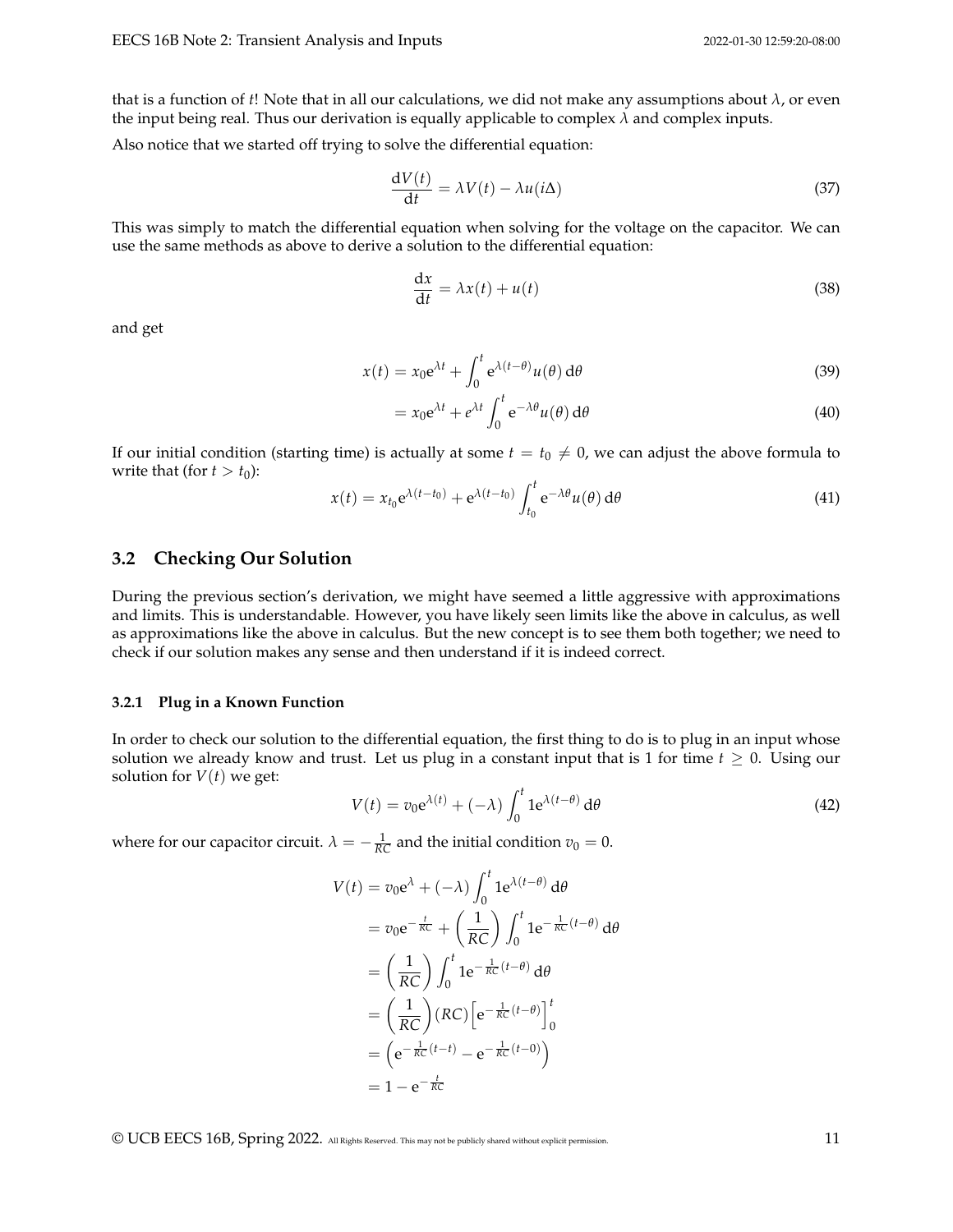This is exactly the equation for a charging capacitor:  $V(t) = V_{DD}\Big(1-{\rm e}^{-\frac{t}{RC}}\Big)$  where  $V_{DD}=1$ , and this is exactly what we expect with this constant input! So this makes sense. The solution also makes sense for a zero input.

#### **3.2.2 Plug into the Original Differential Equation**

We can further verify this by plugging the guessed solution  $V(t) = v_0 e^{\lambda(t)} - \lambda \int_0^t u(\theta) e^{\lambda(t-\theta)} d\theta$  into the original differential equation:

$$
\frac{\mathrm{d}V(t)}{\mathrm{d}t} = \lambda V(t) - \lambda u(t) \tag{43}
$$

Doing so:

$$
\frac{dV(t)}{dt} = \frac{d}{dt} \left[ v_0 e^{\lambda t} + (-\lambda) \int_0^t u(\theta) e^{\lambda(t-\theta)} d\theta \right]
$$
(44)

We can then use the fundamental theorem of calculus to compute the derivative $^4$  $^4$ :

$$
\frac{dV(t)}{dt} = \lambda v_0 e^{\lambda t} + (-\lambda) \left[ 1 e^{\lambda (t-t)} u(t) + \int_0^t u(\theta) \lambda e^{\lambda (t-\theta)} d\theta \right]
$$
  
=  $\lambda v_0 e^{\lambda t} + (-\lambda) \left[ u(t) + \lambda \int_0^t u(\theta) e^{\lambda (t-\theta)} d\theta \right]$   
=  $\lambda \left[ v_0 e^{\lambda t} - \lambda \int_0^t u(\theta) e^{\lambda (t-\theta)} d\theta \right] - \lambda u(t).$ 

Notice that the expression within the square brackets is just  $V(t) = v_0 e^{\lambda t} - \lambda \int_0^t u(\theta) e^{\lambda(t-\theta)} d\theta$  and so replacing this, we get  $\frac{dV(t)}{dt} = \lambda V(t) - \lambda u(t)$ . This means our guessed solution satisfies the original differential equation!

For the initial condition,  $V(0) = v_0 e^{\lambda 0} - \lambda \int_0^0 u(\theta) e^{\lambda(t-\theta)} d\theta = v_0 e^0 + 0 = v_0$ , so that matches up as well.

Now that we have showed a solution to the differential equation, it is important to consider uniqueness. You will do this in your homework! The key trick is to consider the difference  $z(t) = x(t) - y(t)$  of two candidate solutions  $x(t)$  and  $y(t)$ . If you take the derivative  $\frac{d}{dt}z(t)$ , you will see that this must solve the differential equation  $\frac{d}{dt}z(t) = \lambda z(t)$  with no input, together with the initial condition  $z(0) = x(0) - y(0) =$ 0. Since this differential equation has a unique solution  $0e^{\lambda t} = 0$  for all  $t \ge 0$ , it must be the case that  $z(t) = 0$  and hence  $x(t) = y(t)$ . So solutions must be unique. Because we have found one, we have found the only one!

### **3.3 Trying This Out**

Using the above formula, let us try it out for some interesting inputs. Assuming we have the same differential equation:  $\frac{dV(t)}{dt} = \lambda V(t) - \lambda u(t)$ , let us find an expression for  $V(t)$  when the input  $u(t) = t^k e^{\lambda t}$  for *t* ≥ 0 and some *k* > −1 with the initial condition  $v_0 = 0$ .

Plugging into the solution above, we get:

$$
V(t) = (-\lambda) \int_0^t \theta^k e^{\lambda \theta} e^{\lambda (t-\theta)} d\theta
$$

<span id="page-11-0"></span><sup>&</sup>lt;sup>4</sup>Recall that the fundamental theorem can be used to apply the derivative to the integral in a chain rule like fashion. We first take the derivative of the upper limit of the integral times the upper limit plugged into the inside of the integral. To this, we add the integral of the derivative of the inside of the integral. The latter term can be viewed as corresponding to bringing the derivative inside a summation. The first term corresponds to understanding that the number of terms essentially depends on *t*, and so the "last term" in the sum has to do with the derivative with respect to the upper limit of the integral. If you don't remember this, look up the Fundamental Theorem of Calculus in Leibniz form.